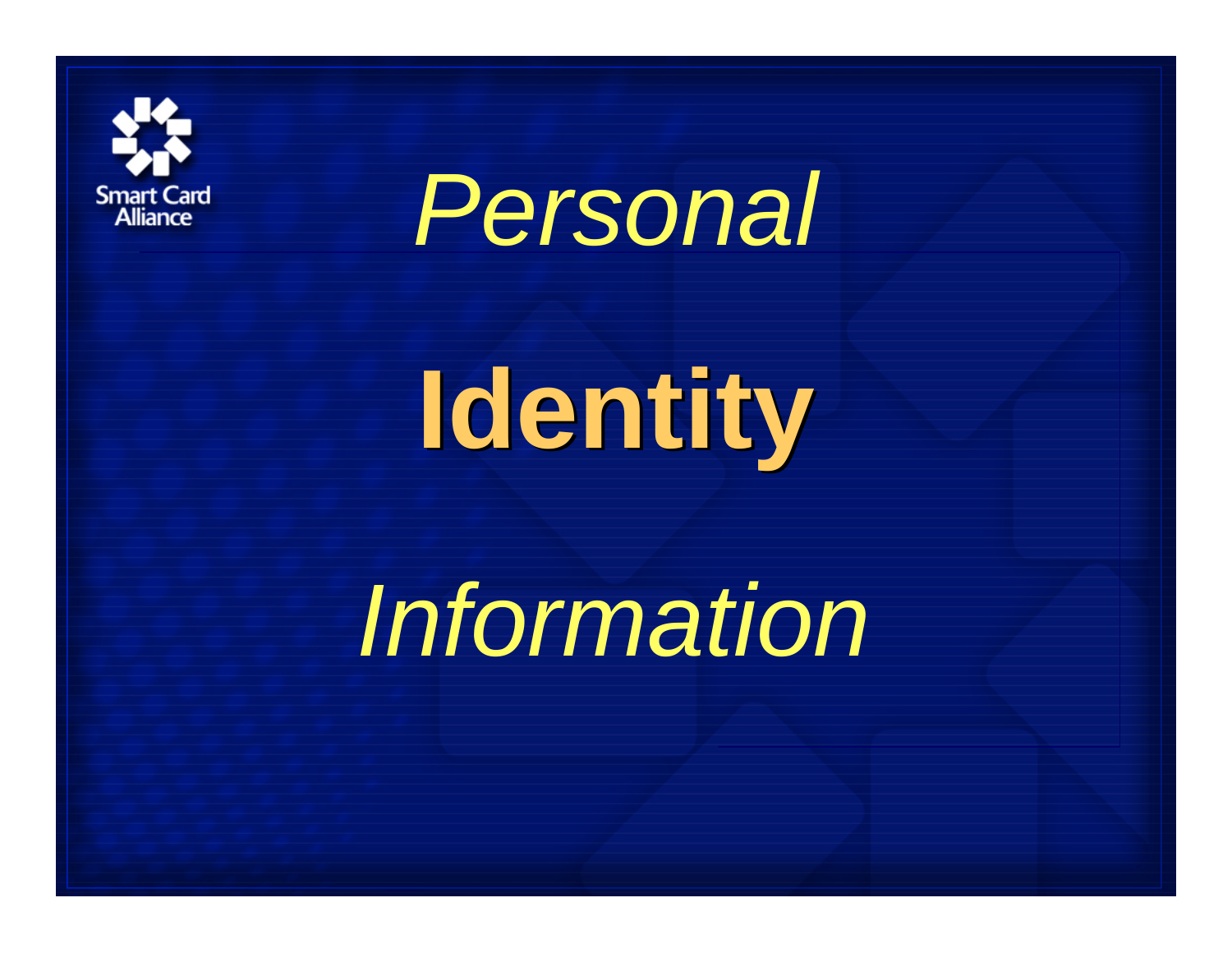

## **What is it ? What is it ?**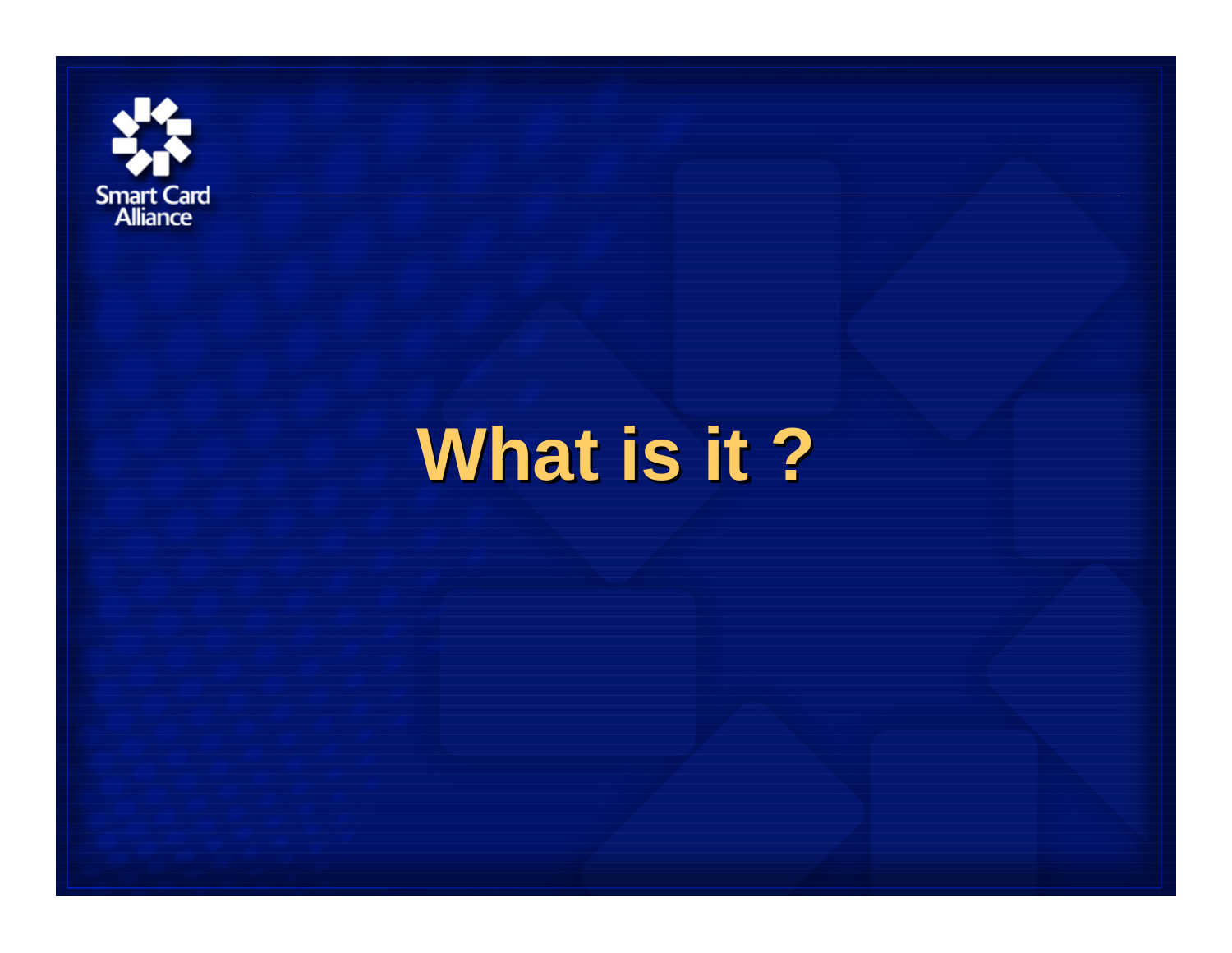

#### **Work**

#### **Membership Student**

## **Citizen Identity Identity Healthcare**



**Military**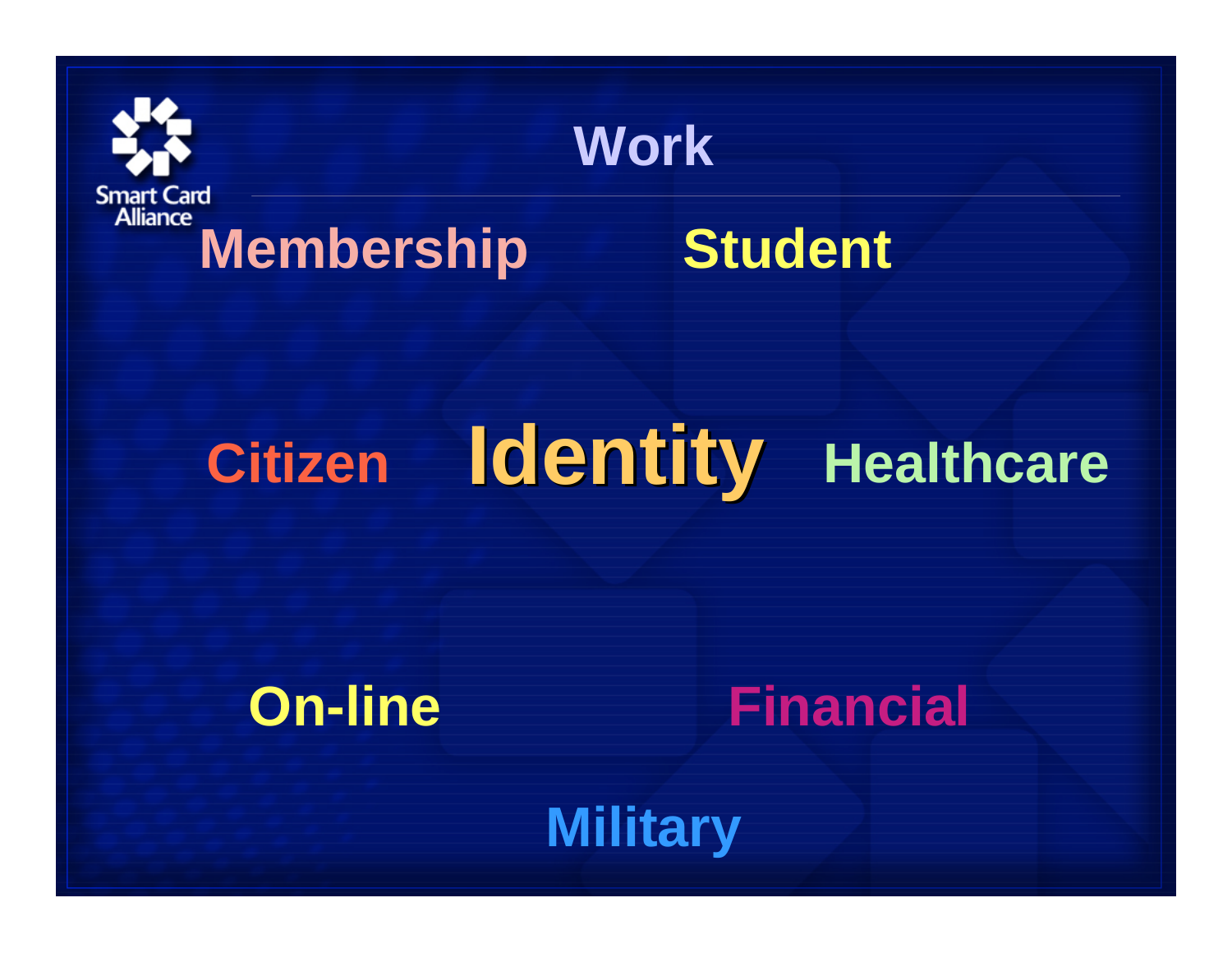

### What Is Identity Information?

**Definition: Identity information is an Definition: Identity information is an assortment of information that can be assortment of information that can be tied to that individual whch describes tied to that individual whch describes the individual's characteristics and the individual's characteristics and uniqueness. uniqueness.** 

Some common components of identity are: Some common components of identity are:

- **Demographics Demographics**
- **Biometrics Biometrics**
- **Actions Actions**
- **Preferences Preferences**
- **Status Status**
- **Transactions history Transactions history**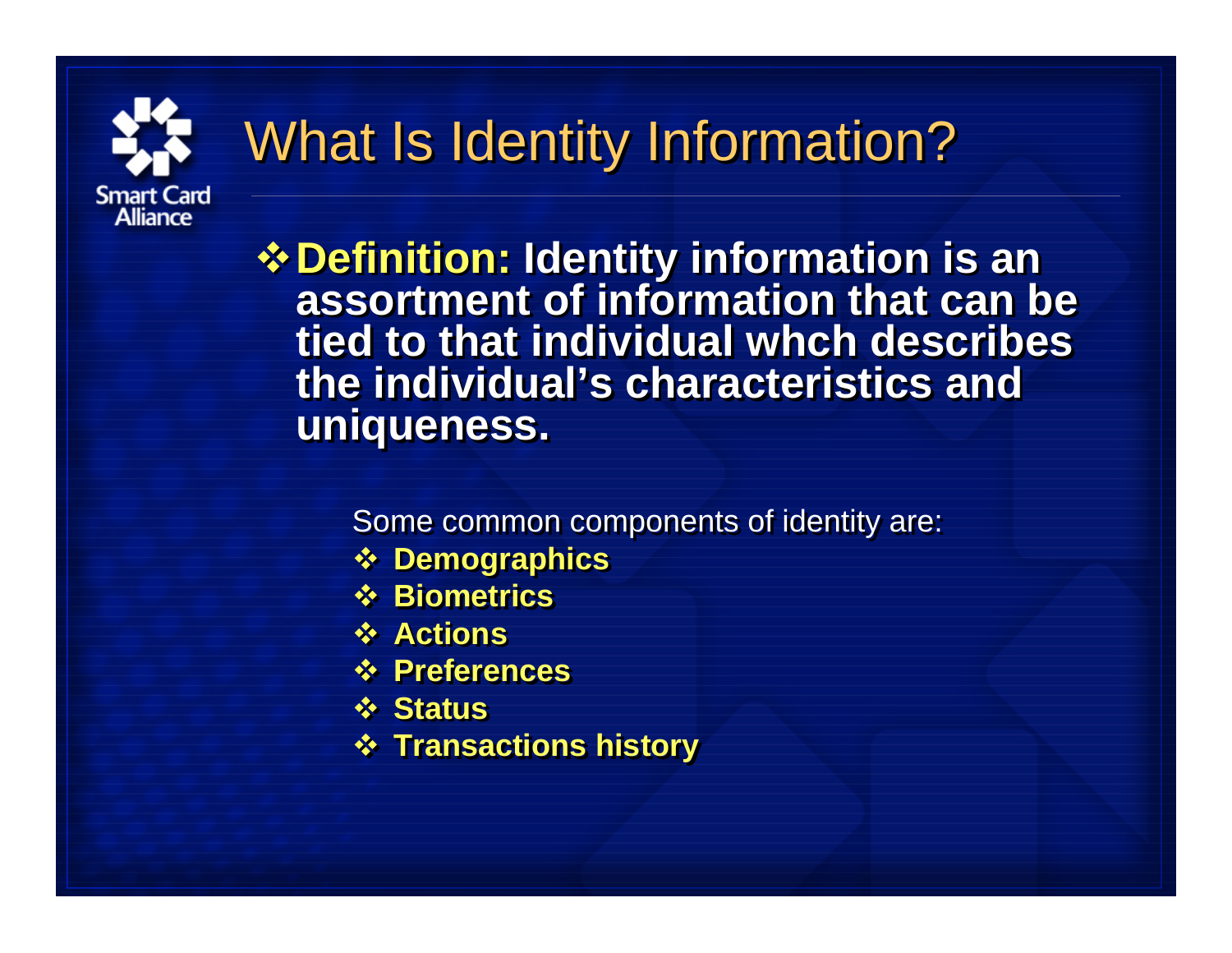

## **Who has access to it ? Who has access to it ?**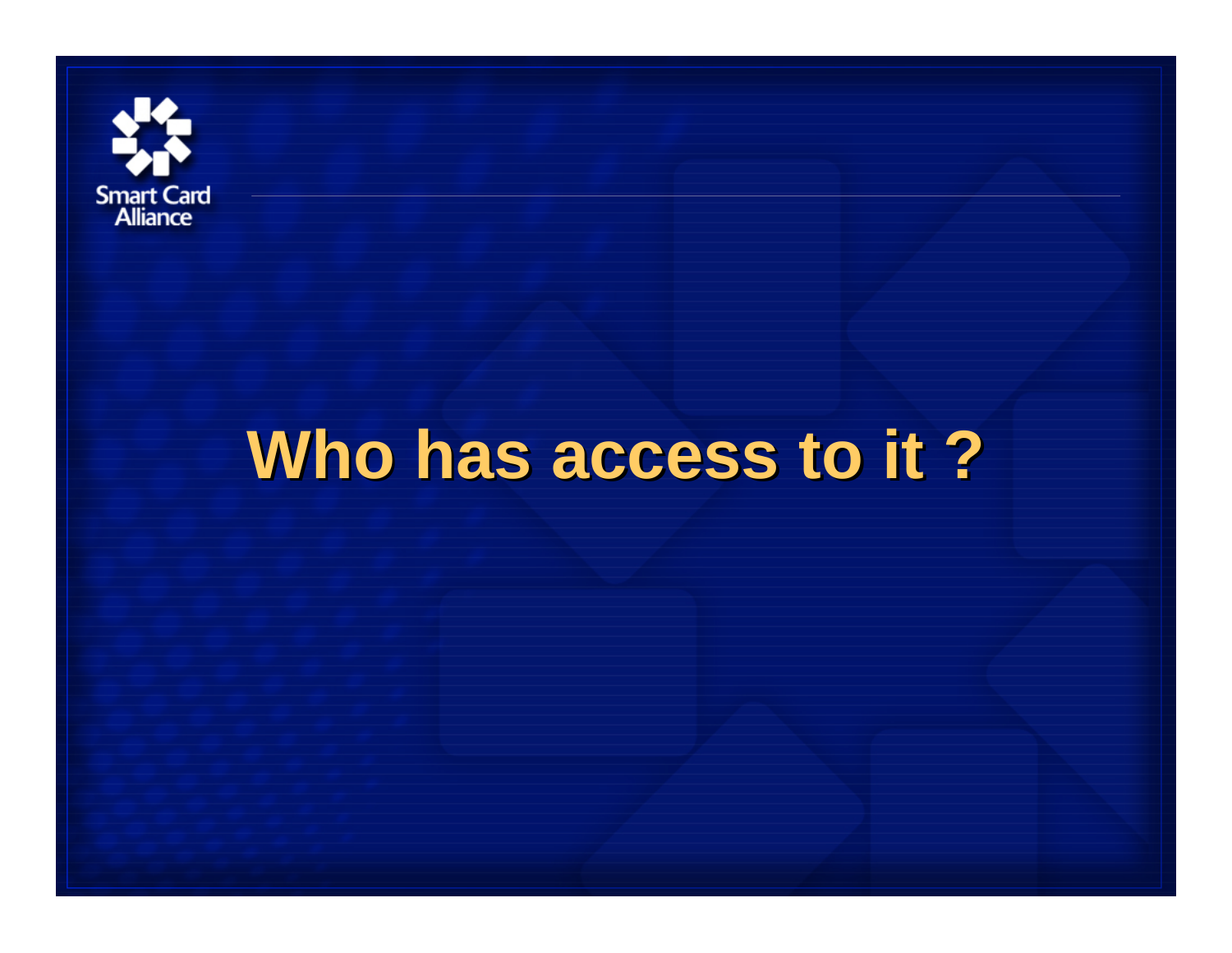

## **Where is it kept ? Where is it kept ?**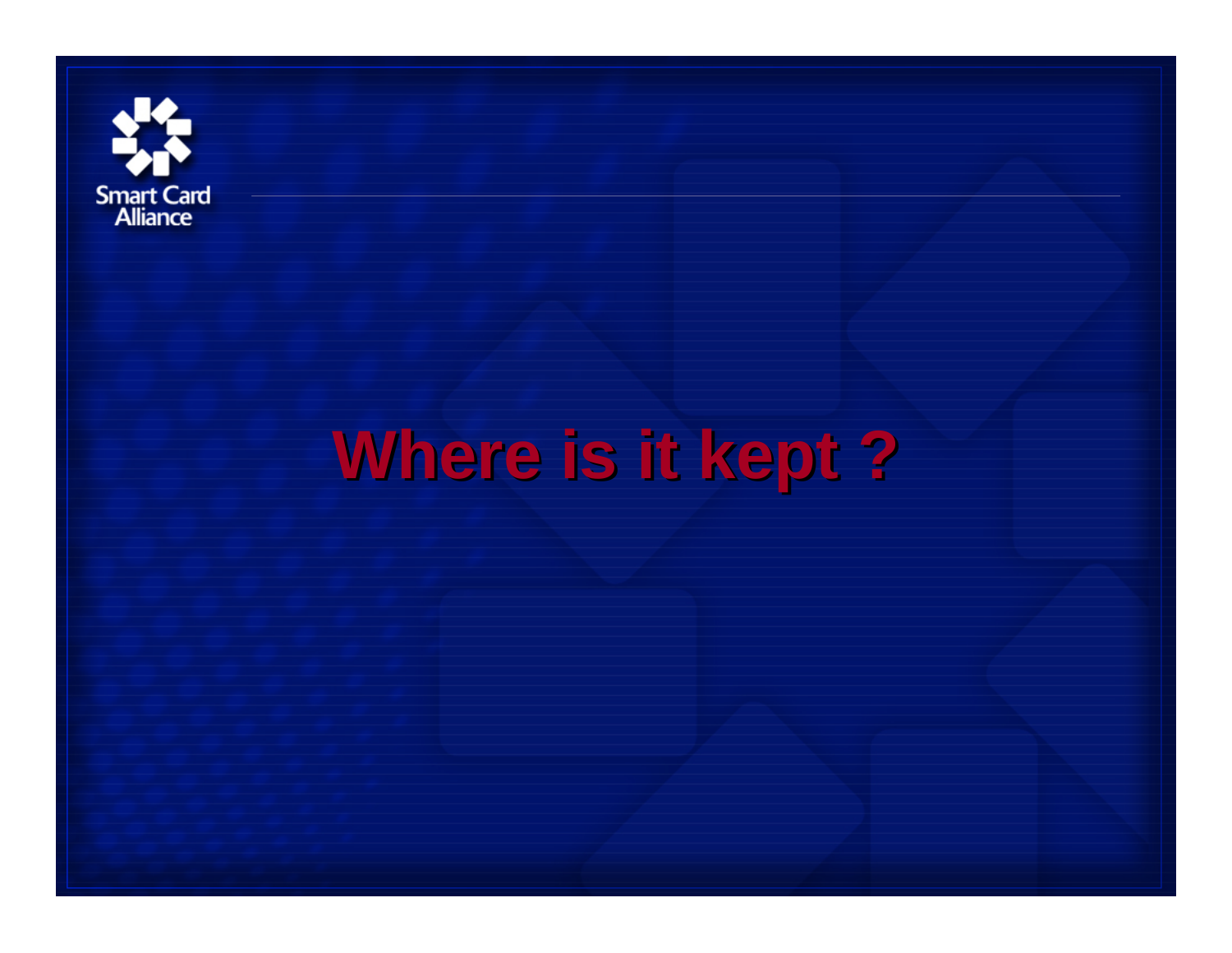

## **Is it vulnerable ? Is it vulnerable ?**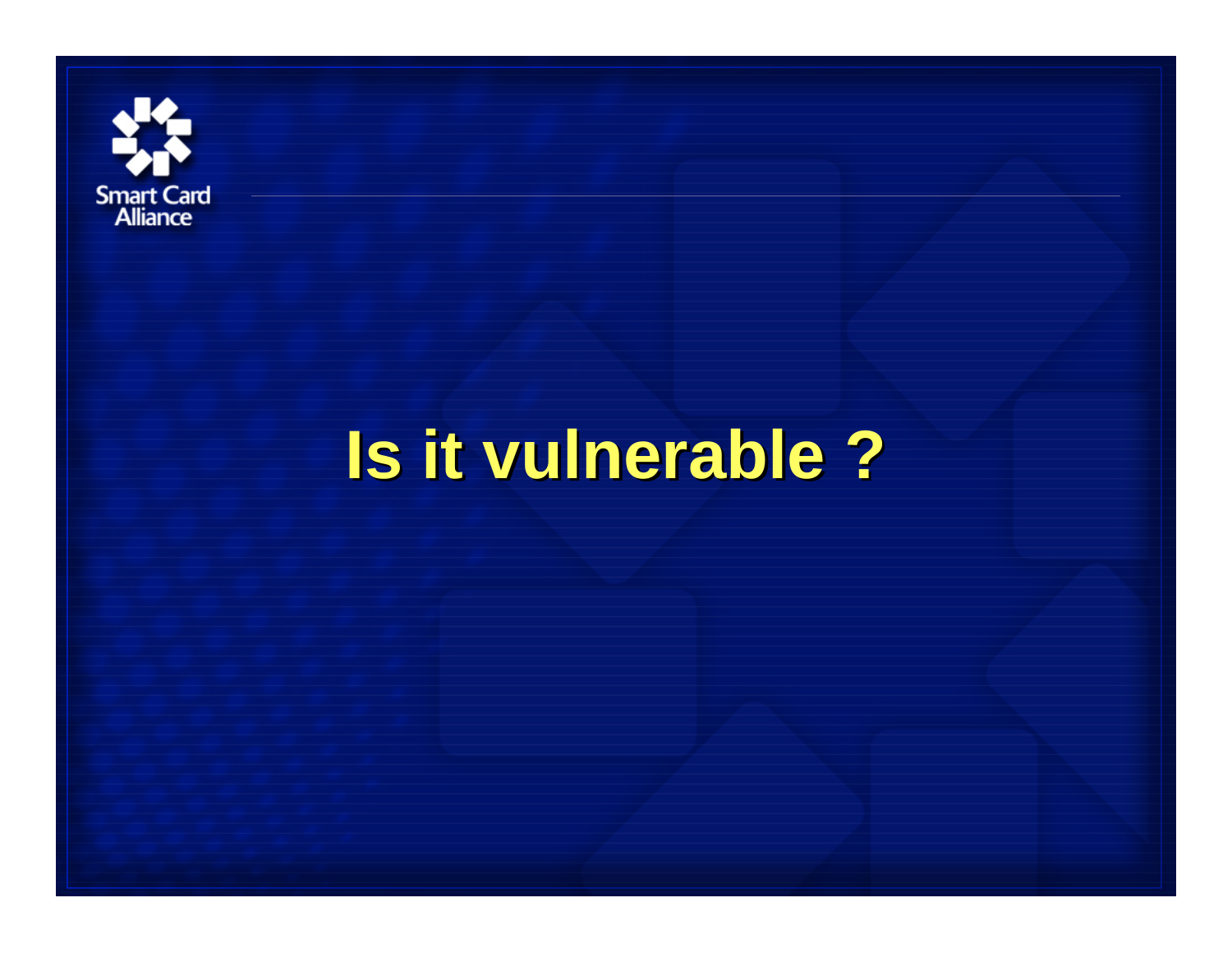

## **What's the risk ? What's the risk ?**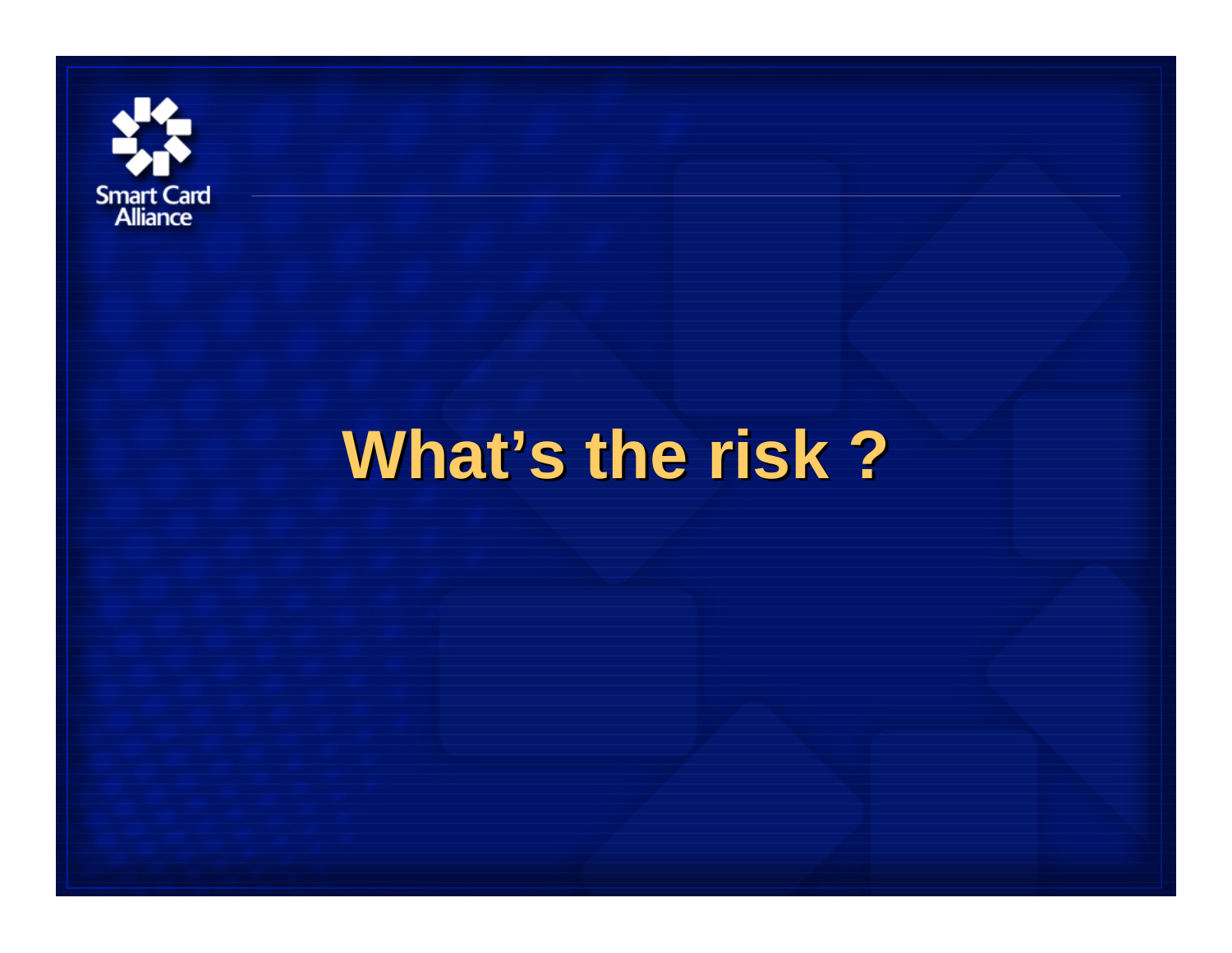

## **How can it be protected ? How can it be protected ?**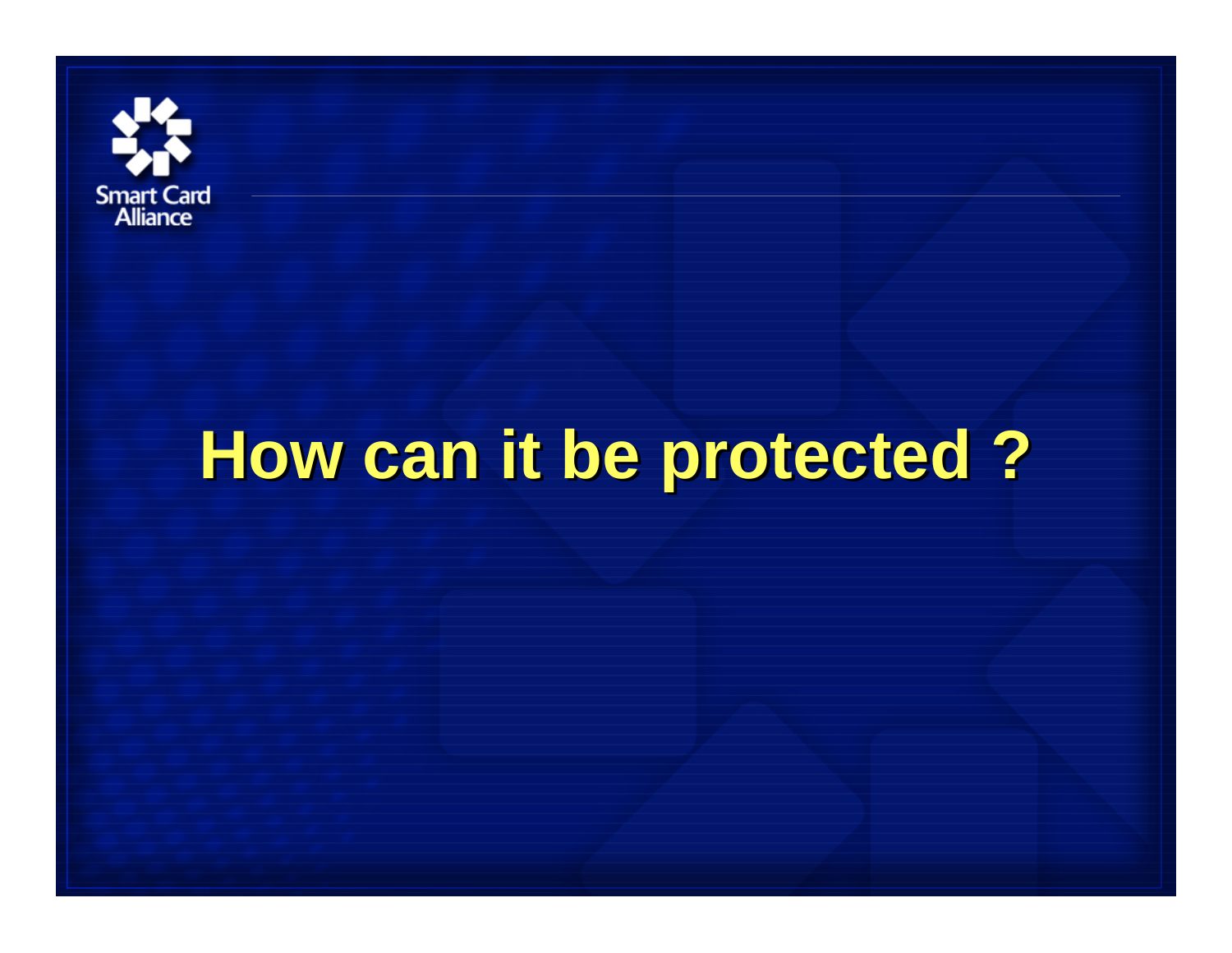

# **Your Identity Your Identity is very is very valuable ! valuable !**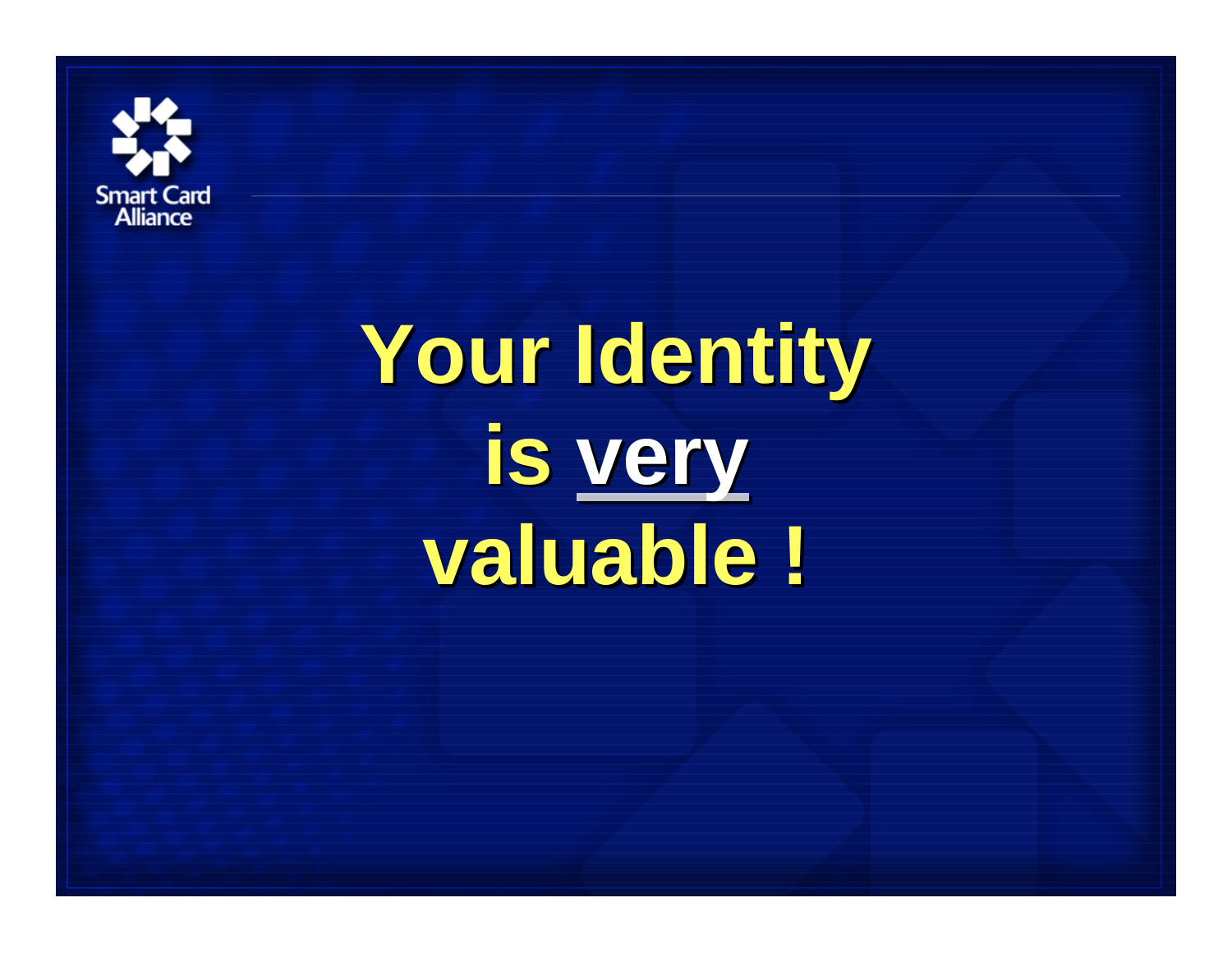

#### **Who Cares? Who Cares?**

- US Government US Government
- **USA Patriot Act of 2001 USA Patriot Act of 2001**
- **Homeland Security Presidential Directive 12 Homeland Security Presidential Directive 12**
- **Enhanced Border Security & Visa Reform Act of 2001 Enhanced Border Security & Visa Reform Act of 2001**
- **Public Health Securit y and Bioterrorism Preparedness and Response Public Health Securit y and Bioterrorism Preparedness and Response Act Act**
- **Port and Maritime Security Act of 2002 Port and Maritime Security Act of 2002**
- **National Identification and Pas sport Programs National Identification and Pas sport Programs**
- **US VISIT Visa Waiver Program US VISIT Visa Waiver Program**
- **REAL ID Act of 2005 REAL ID Act of 2005**
- **Department of Homeland Sec urity (DHS) Appropriations Department of Homeland Sec urity (DHS) Appropriations**
- **Department of Justice (DoJ) Appropriations Department of Justice (DoJ) Appropriations**

Industry Industry

- **IT Industry leaders promoting identity management - Microsoft, Citrix, Computer Associates, Dell, H P, Novell, MPC C omputers, IBM and Intel and Intel IT Industry leaders promoting identity management - Microsoft, Citrix, Computer Associates, Dell, H P, Novell, MPC C omputers, IBM**
- **Biometrics vendors bringing advancements in devices to market Biometrics vendors bringing advancements in devices to market**
- **Smartcard vendors focused on standardization Smartcard vendors focused on standardization**
- **Smart Card Alliance – Identity Council Smart Card Alliance – Identity Council**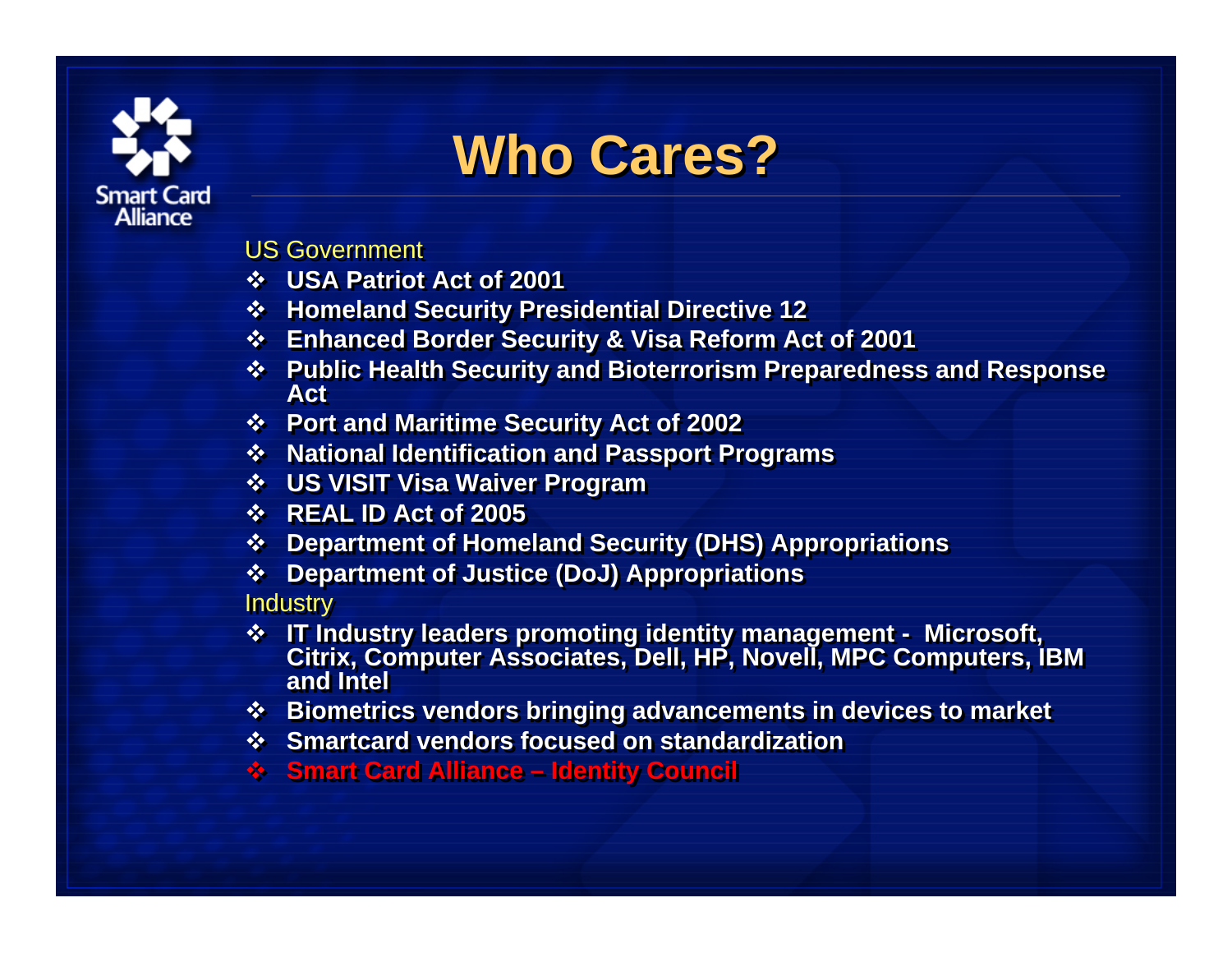

## **The Identity Council The Identity Council**

 **Industry council of Smart Card Alliance Industry council of Smart Card Alliance Focused on the challenges of identity Focused on the challenges of identity Raising awareness of Identity challenges Raising awareness of Identity challenges Proposing solutions to these challenges Proposing solutions to these challenges**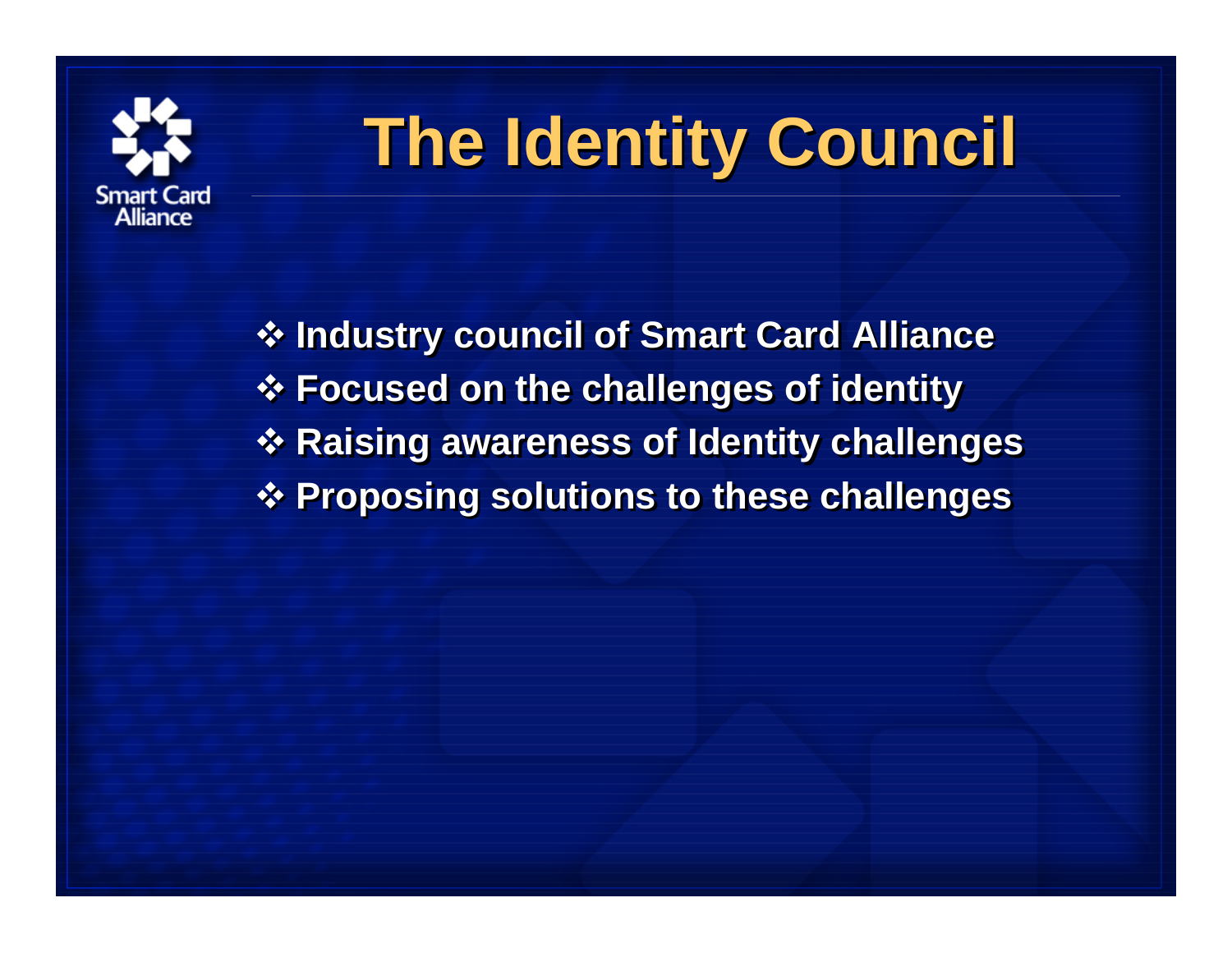

## The Identity Council

•**Individual control** - Defining what information constitutes an identity and how systems should be designed to put individuals in control of their private information.

•**Government's role** - Assessing how governments respond to new technologies that can provide solutions to identity challenges.

•**Preventing Identity misuse** - Discus sing the actions government, businesses, and individuals can take to prevent identity theft and describing the role of technology in preventing theft.

•**Breeder documents** - Analyzing the challenges posed by breeder documents and discus sing potential solutions that could lead to more accurate proofing of an individual's identity.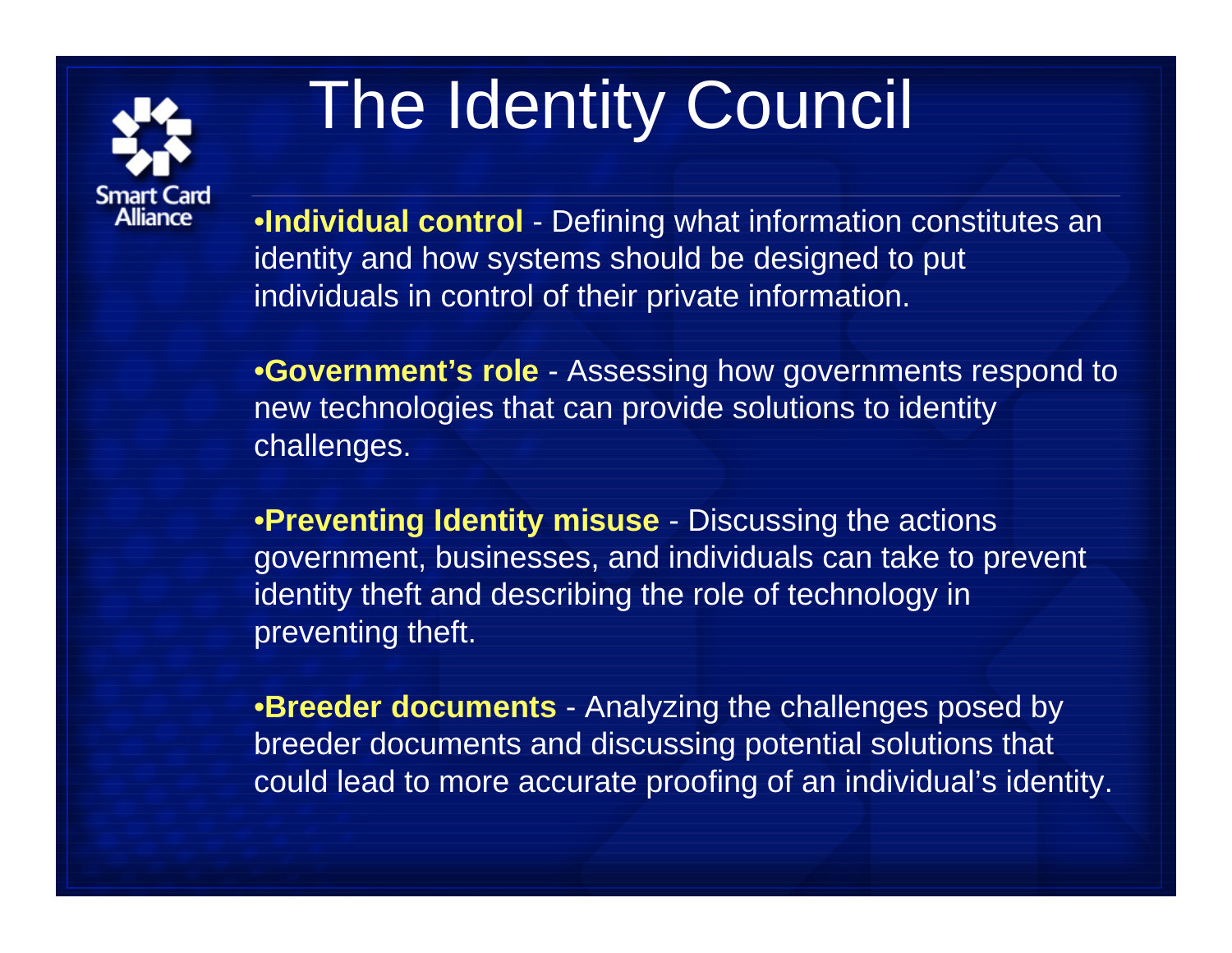

## The Identity Council

 **Secure credentials - Defining the different types of identity credentials and offering guidance on key considerations for using a credential for multiple considerations for using a credential for multiple applications. applications. <sup>◆</sup> Secure credentials - Defining the different types of identity credentials and offering guidance on key** 

- **New Technologies -Describing how new technologies New Technologies - Describing how new technologies are being used to verify an individual's identity in the are being used to verify an individual's identity in the online world.online world.**
- **Biometrics -Defining how biometric technology is Biometrics - Defining how biometric technology is used in identity systems to bind an individual to an identity credential and verification event. used in identity systems to bind an individual to an identity credential and verification event.**
- **Identity Life Cycle - Discussing how a secure identity can be created and used throughout the i dentity life cycle. cycle.<b>↑ Identity Life Cycle - Discussing how a secure identity can be created and used throughout the i dentity life**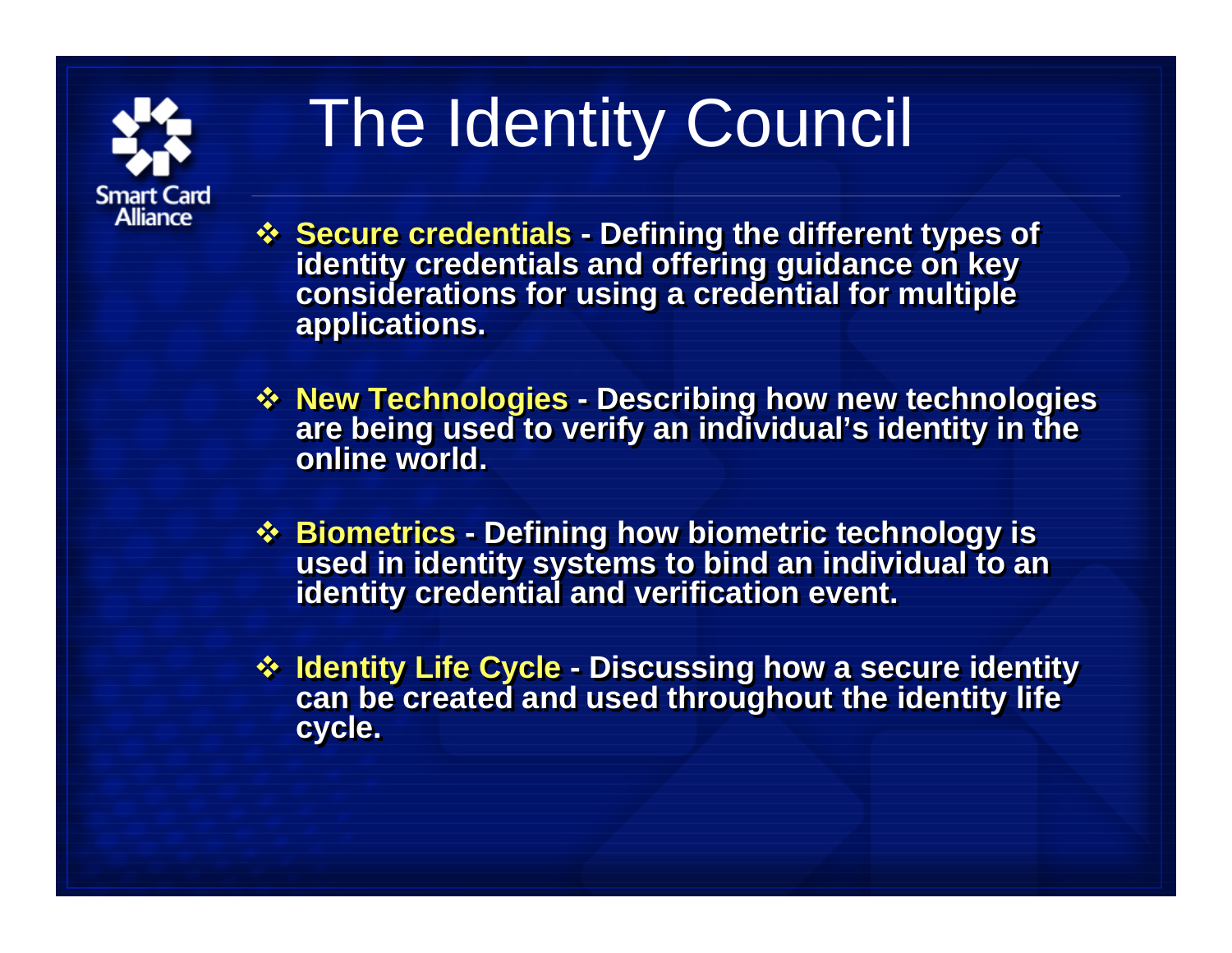

#### **The Top 10 The Top 10 Hot Identity Topics Identity Topics**

*White paper available from the Smart Card Alliance www.smartcardalliance.org*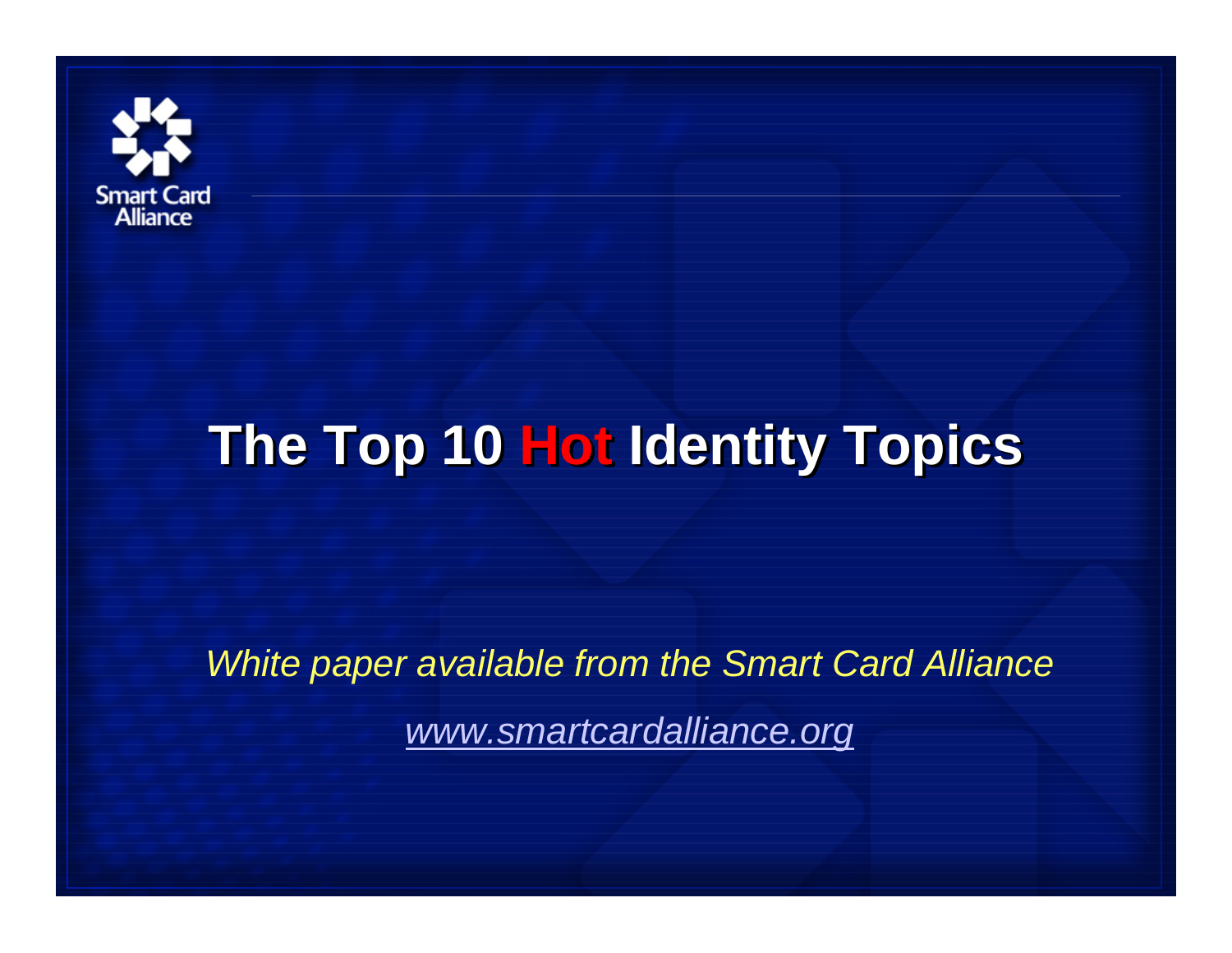

### **#10 #10 Biometrics Biometrics**

*What are they and how to they work? What are they and how to they work?*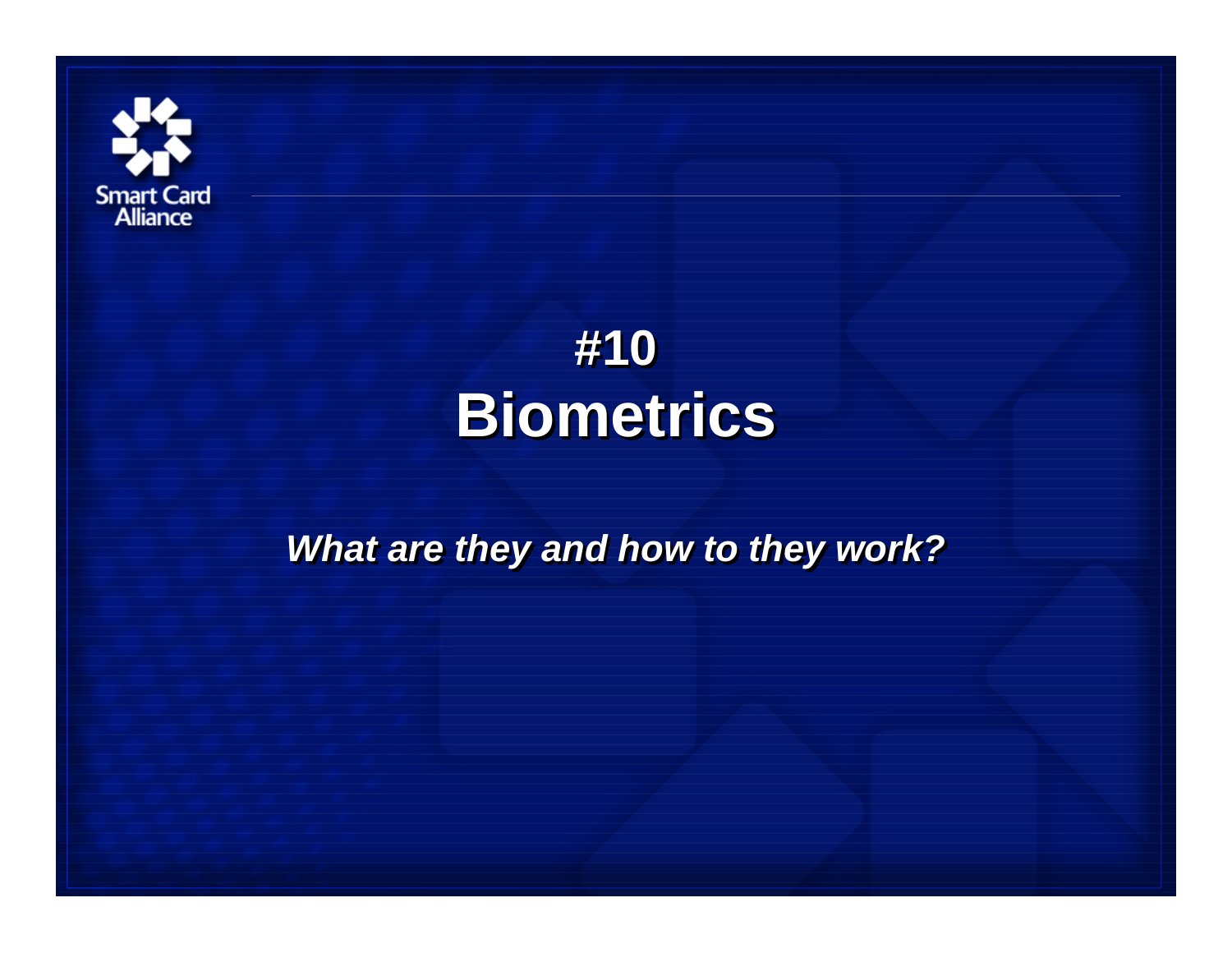

#### **#9 #9 Logical access Logical access**

#### *Projecting your identity into the online world Projecting your identity into the online world*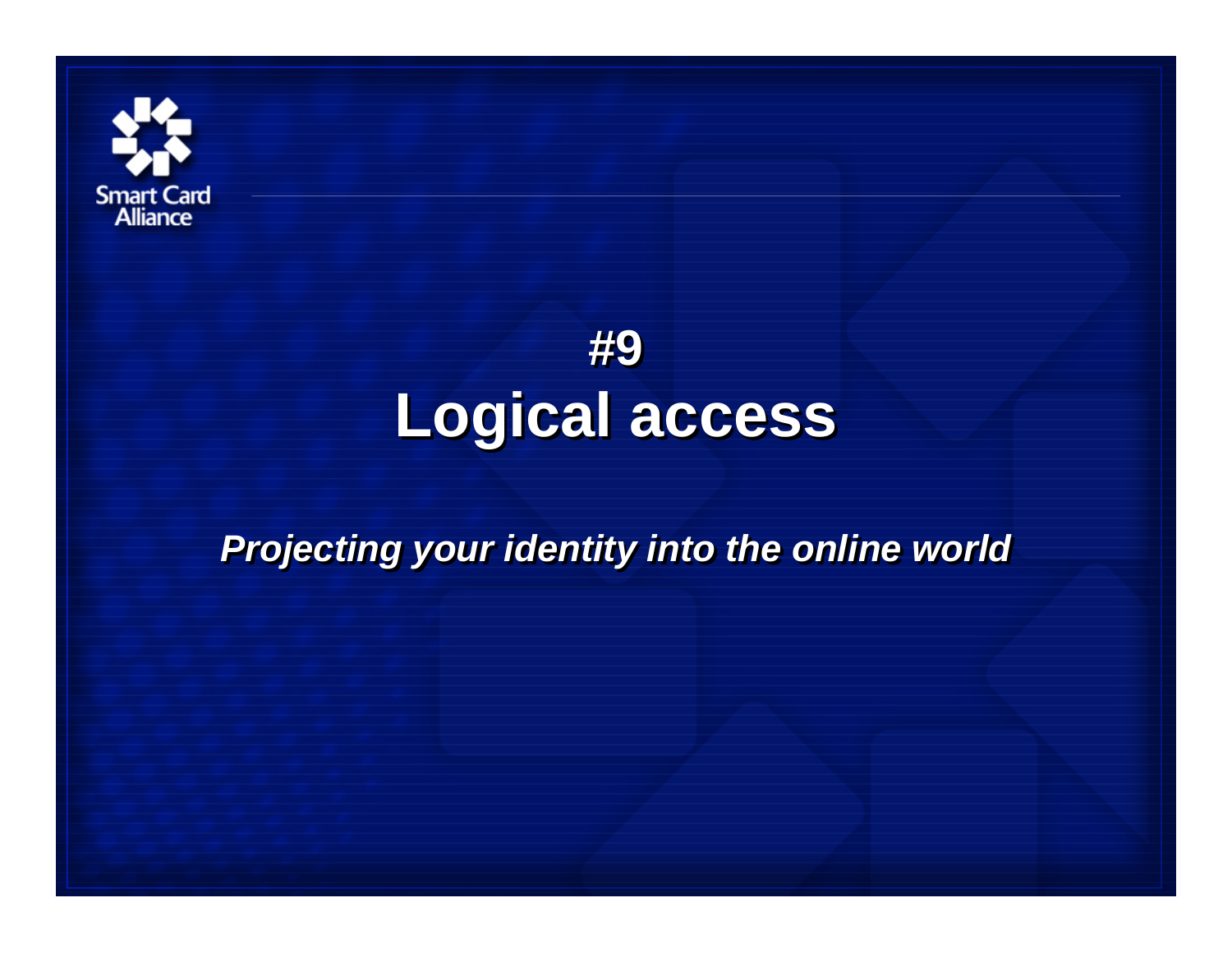

#### **#8 #8 Use of identity information Use of identity information**

*The importance of privacy principles The importance of privacy principles*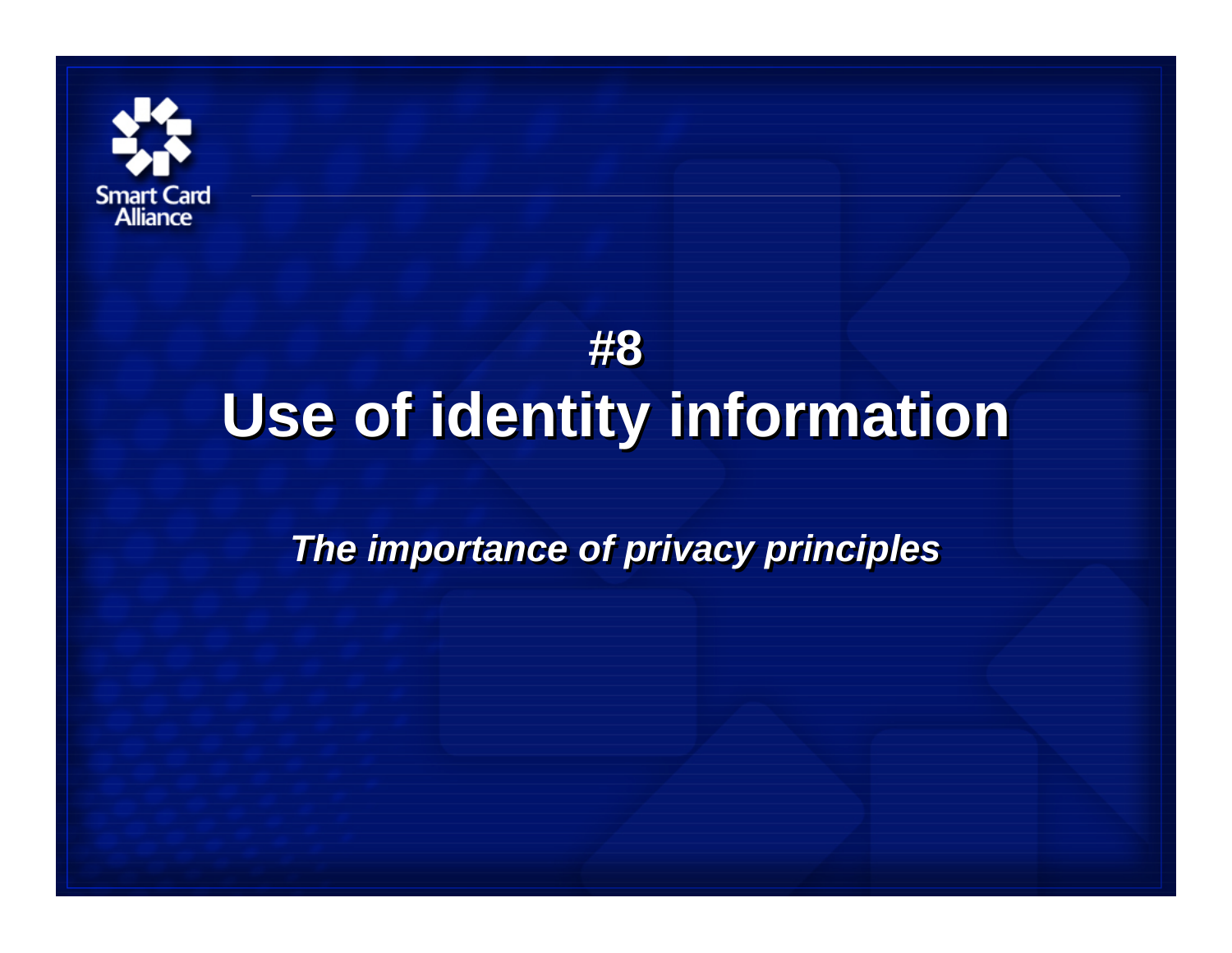

#### **Privacy Principles**

**Since the 1970s, the Federal government has Since the 1970s, the Federal government has recognized the importance of maintaining trust and recognized the importance of maintaining trust and transparency in systems that contain personal transparency in systems that contain personal information.information.**

**Principle s NoticeChoice AccessAppeals Use limitation** **Tools**• **Technology**  • **Privacy-focused policies**  • **Procedures**• **Governance**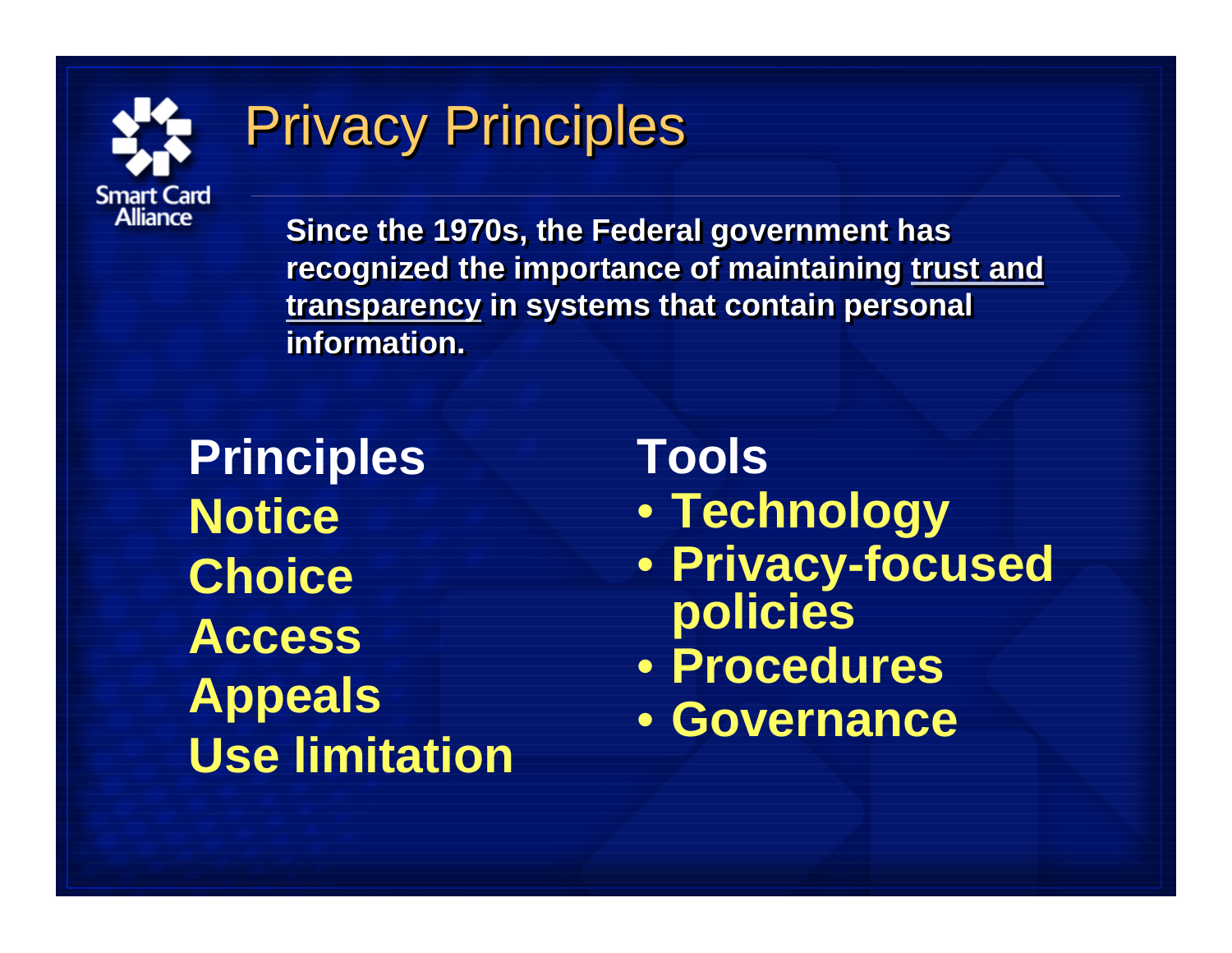

#### **#7#7 Identity credentials Identity credentials**

*What's in a credential?What's in a credential?*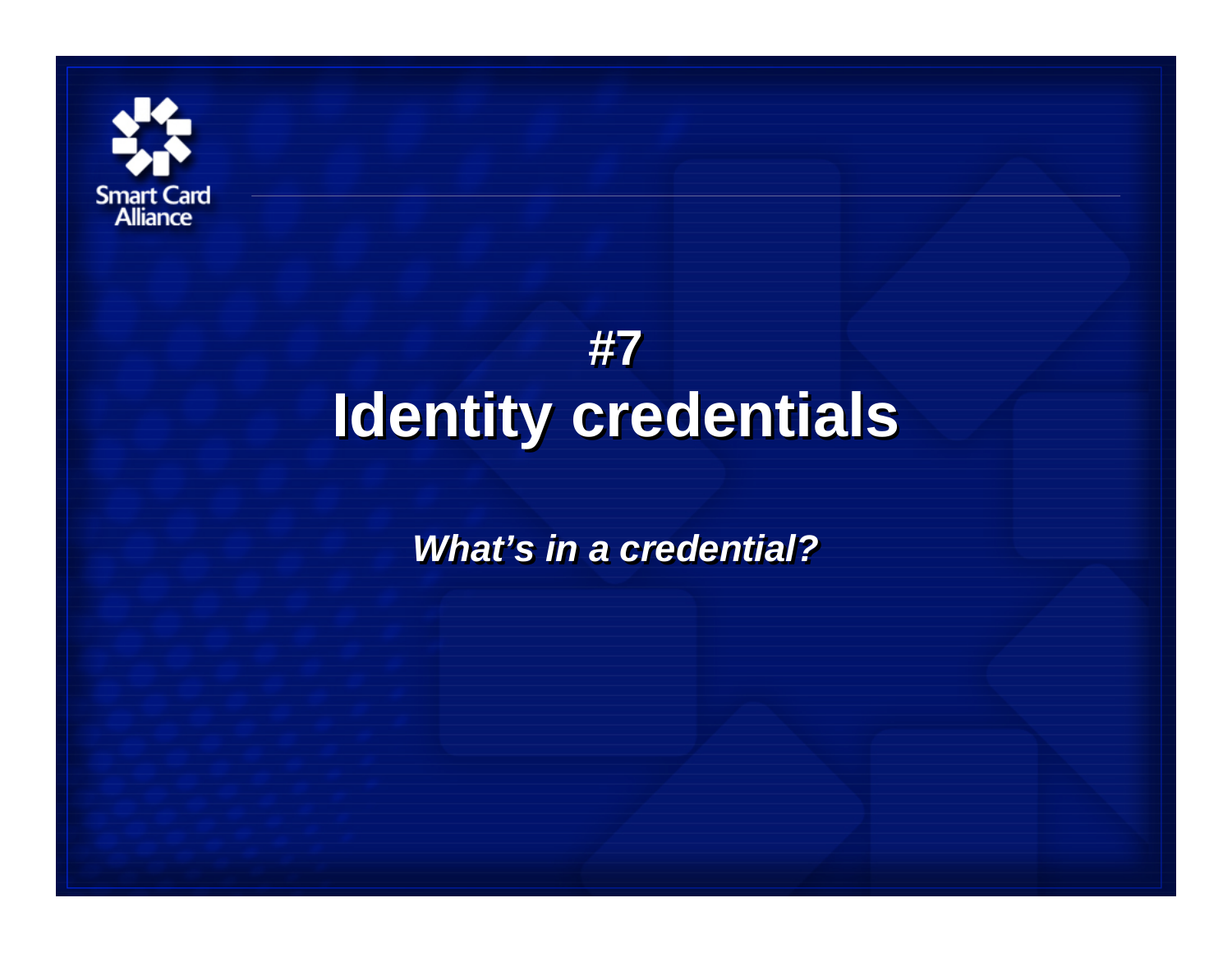

## **#6 #6 Verifying a persons identity Verifying a persons identity** *Are you who you claim to be? Are you who you claim to be?*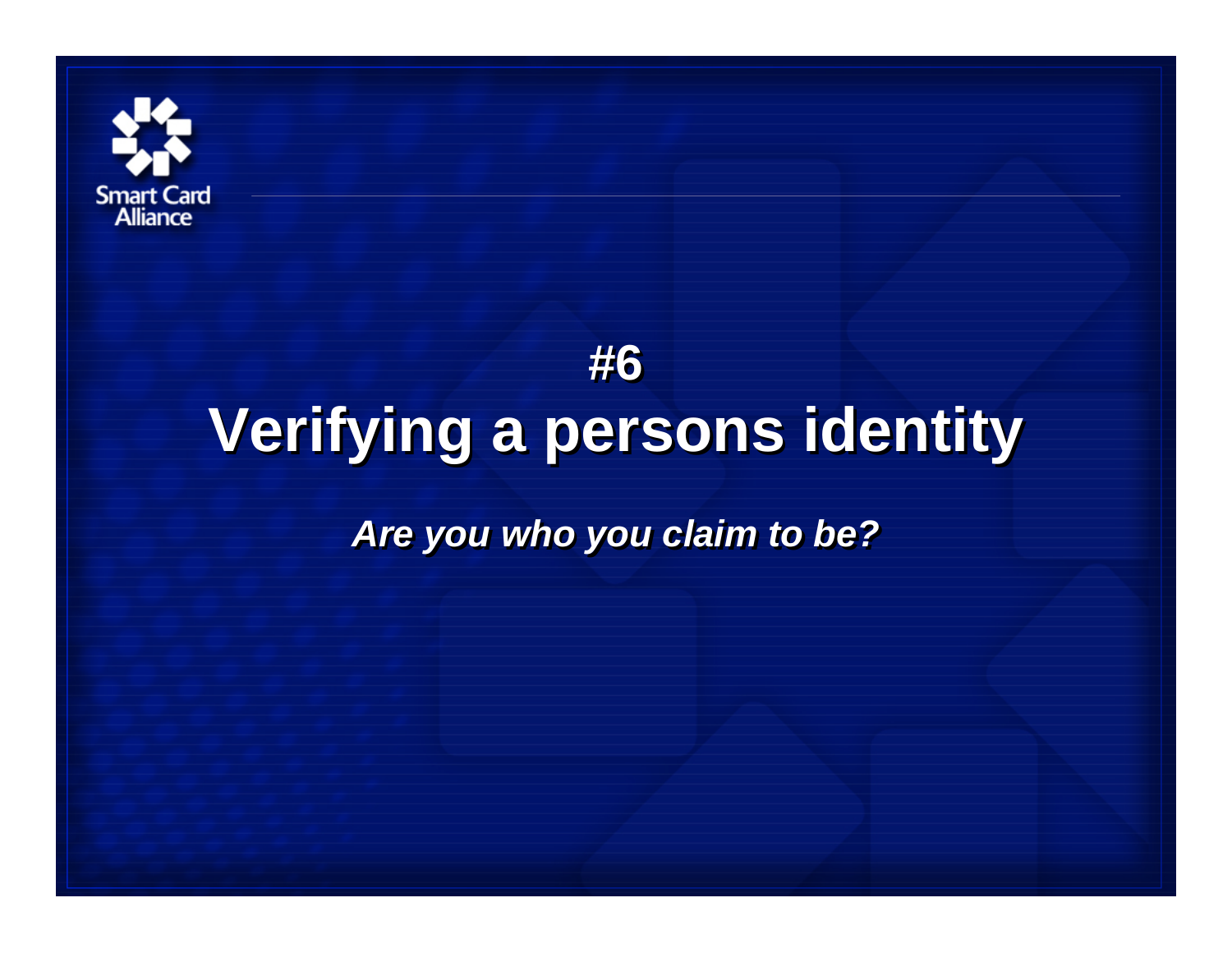

#### **#5 #5 How do you prove your identity? How do you prove your identity?**

*The problems with breeder documents The problems with breeder documents*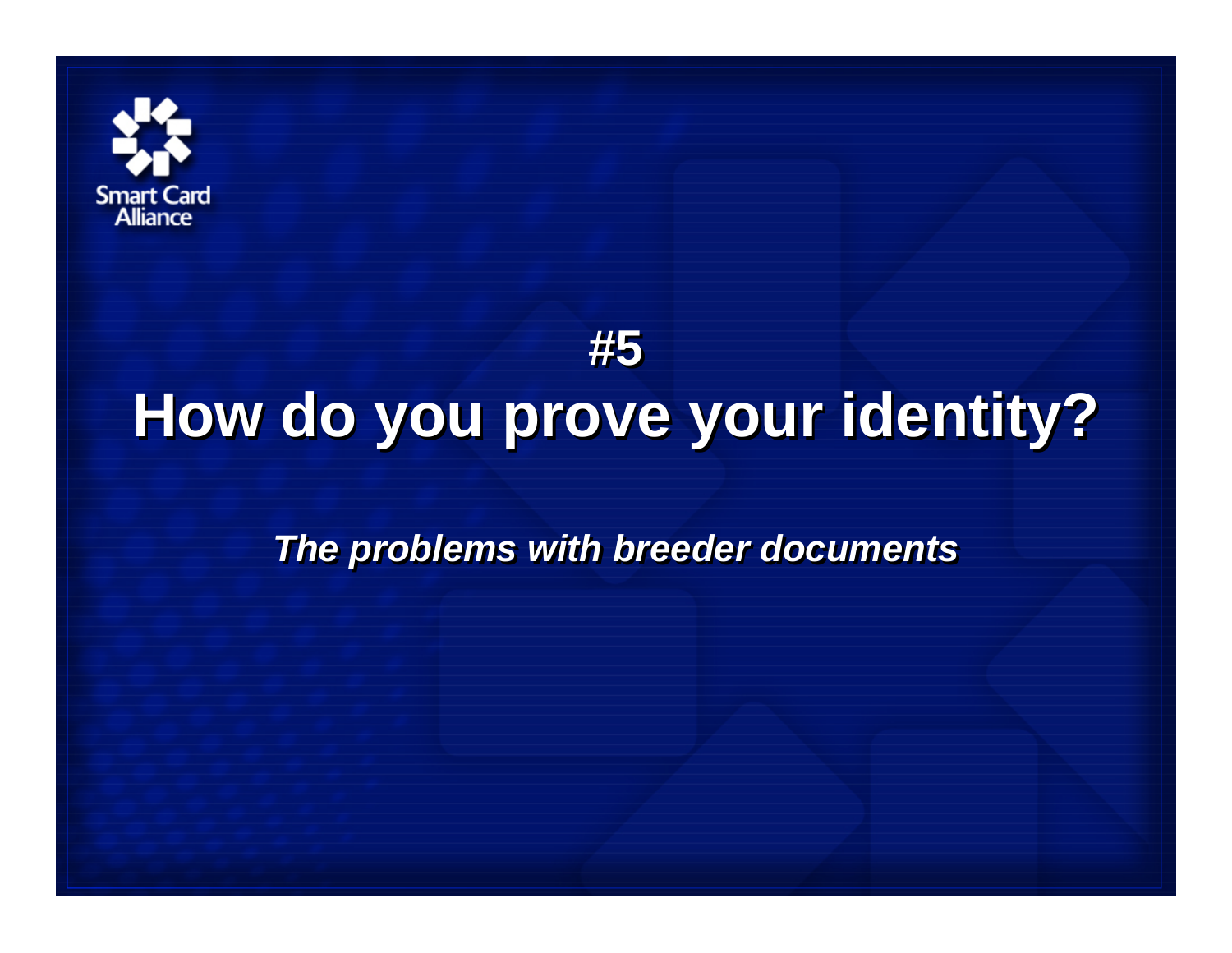

### **#4#4 Is technology a threat to your Is technology a threat to your Identity ? Identity ?**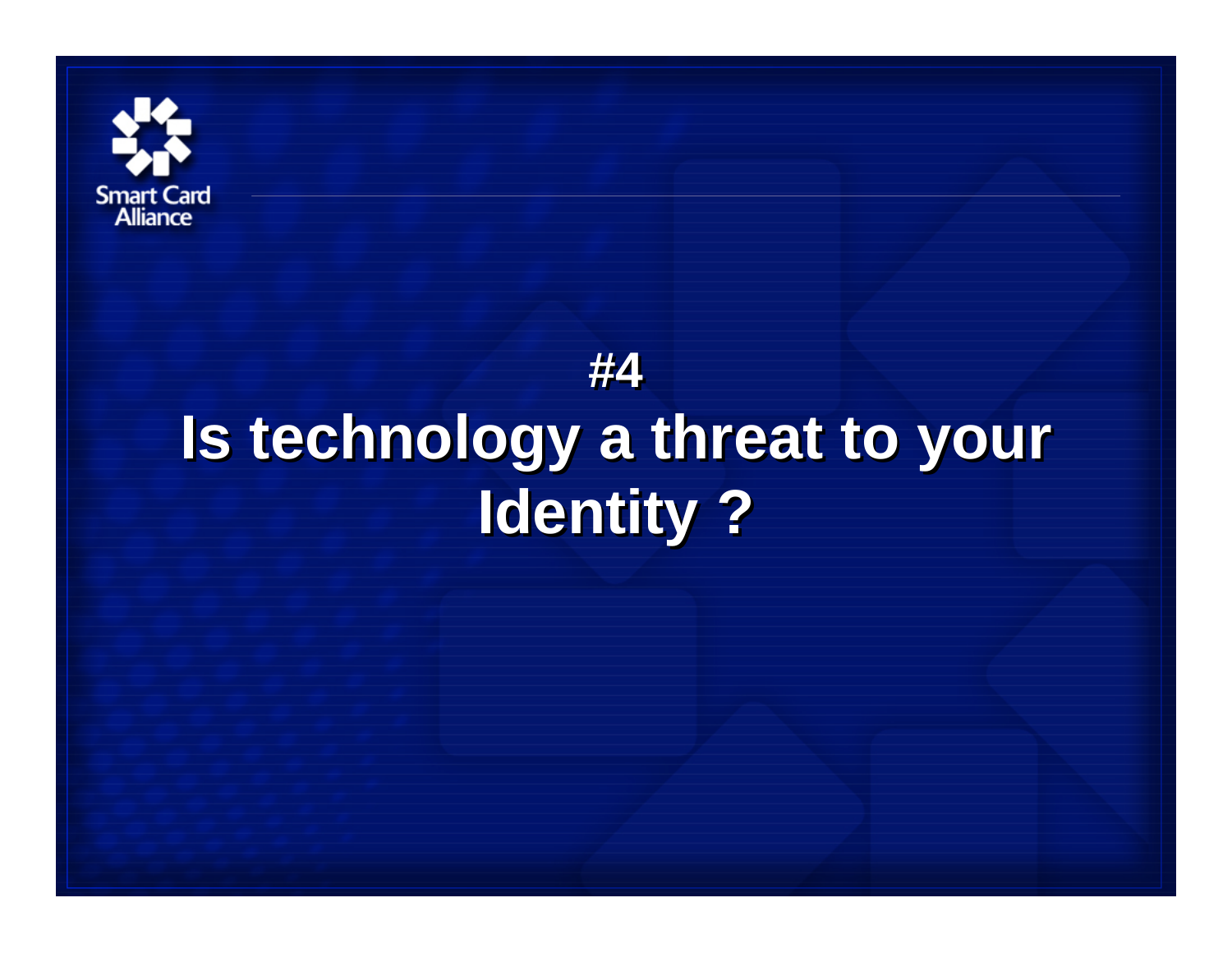



#### *The confusion over identity information? The confusion over identity information?*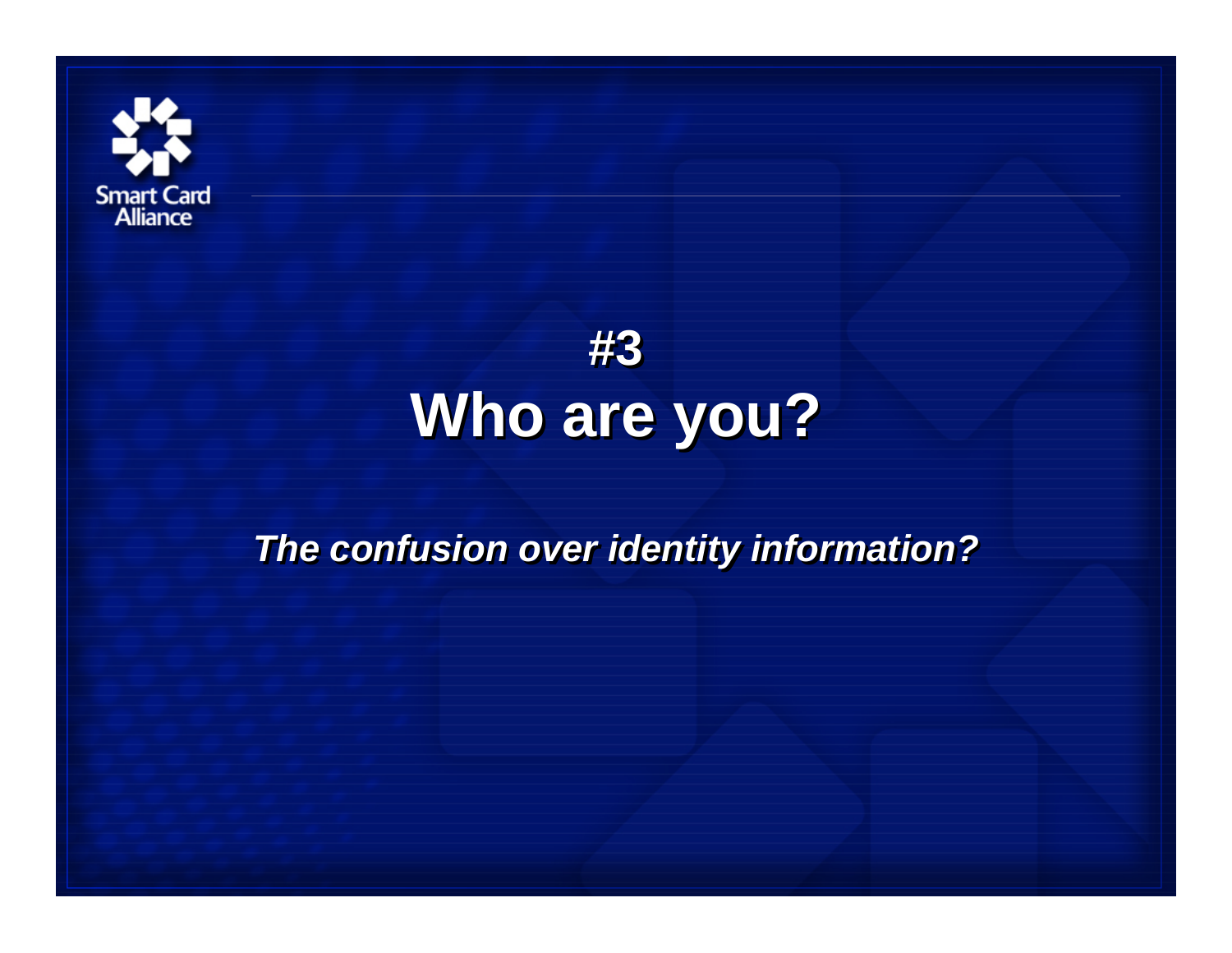

#### **#2#2Protection of Identity Information Protection of Identity Information**

*Can you protect your identity information? Can you protect your identity information?*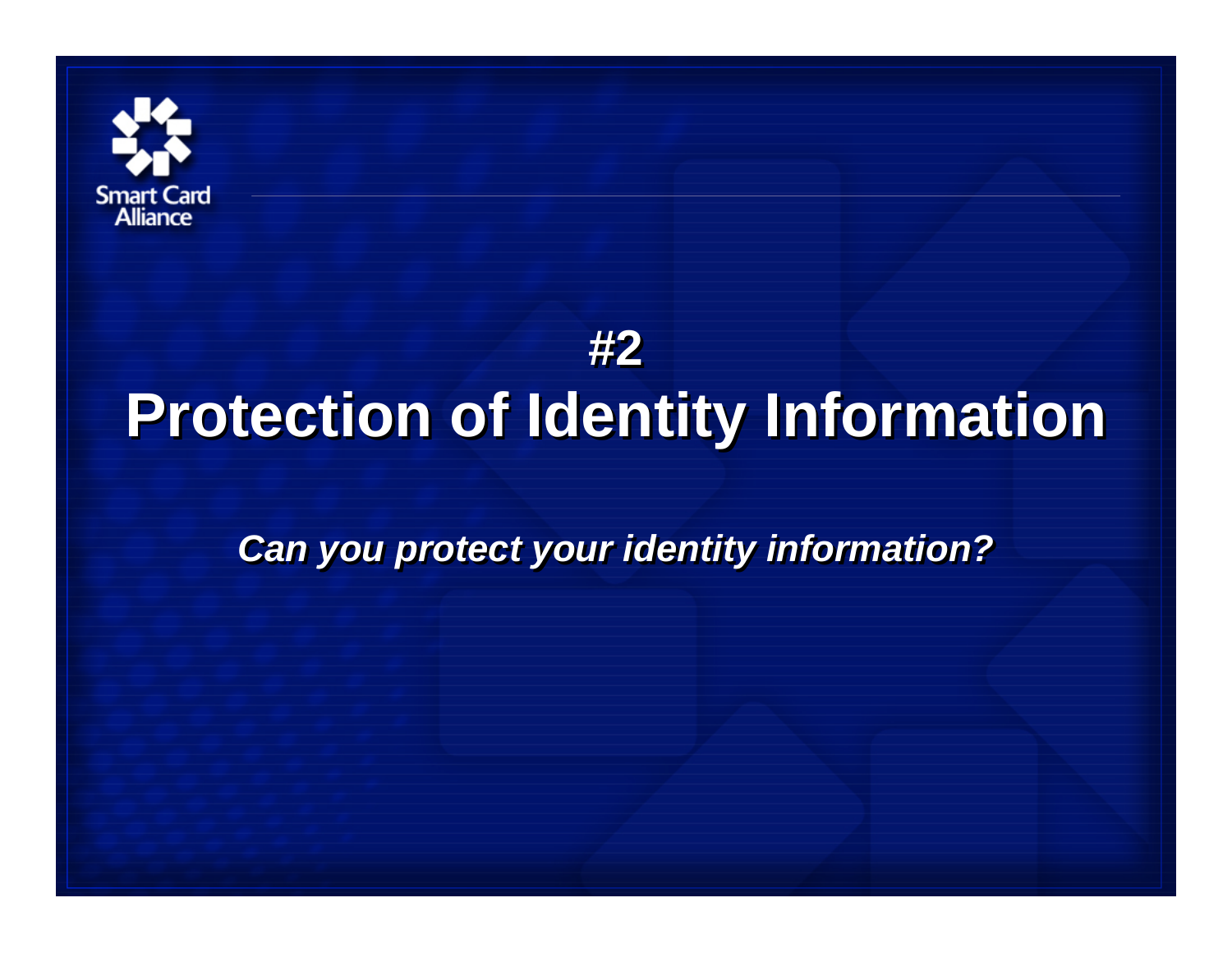

### **#1#1 Identity theft Identity theft**

#### *When you don't own your identity When you don't own your identity*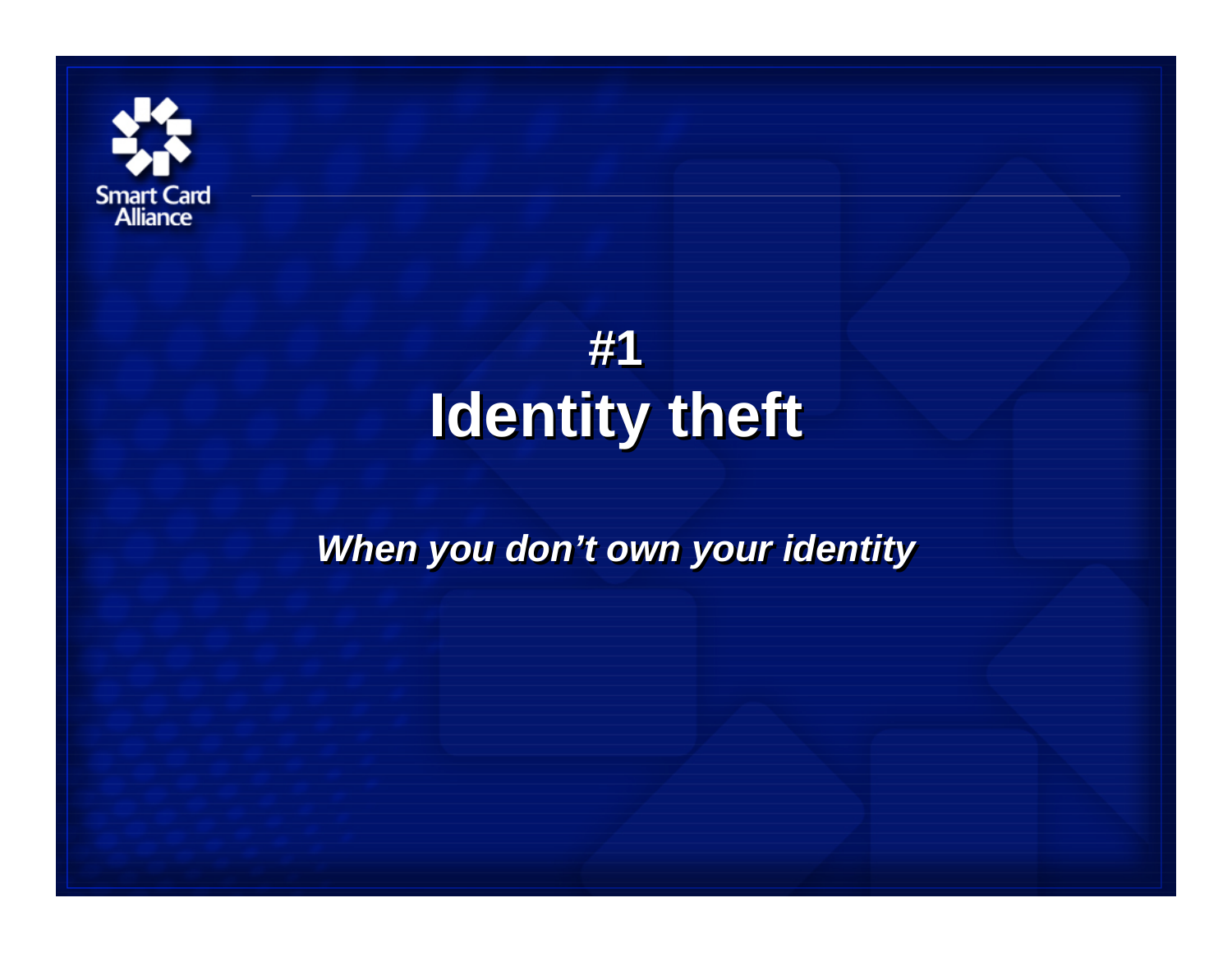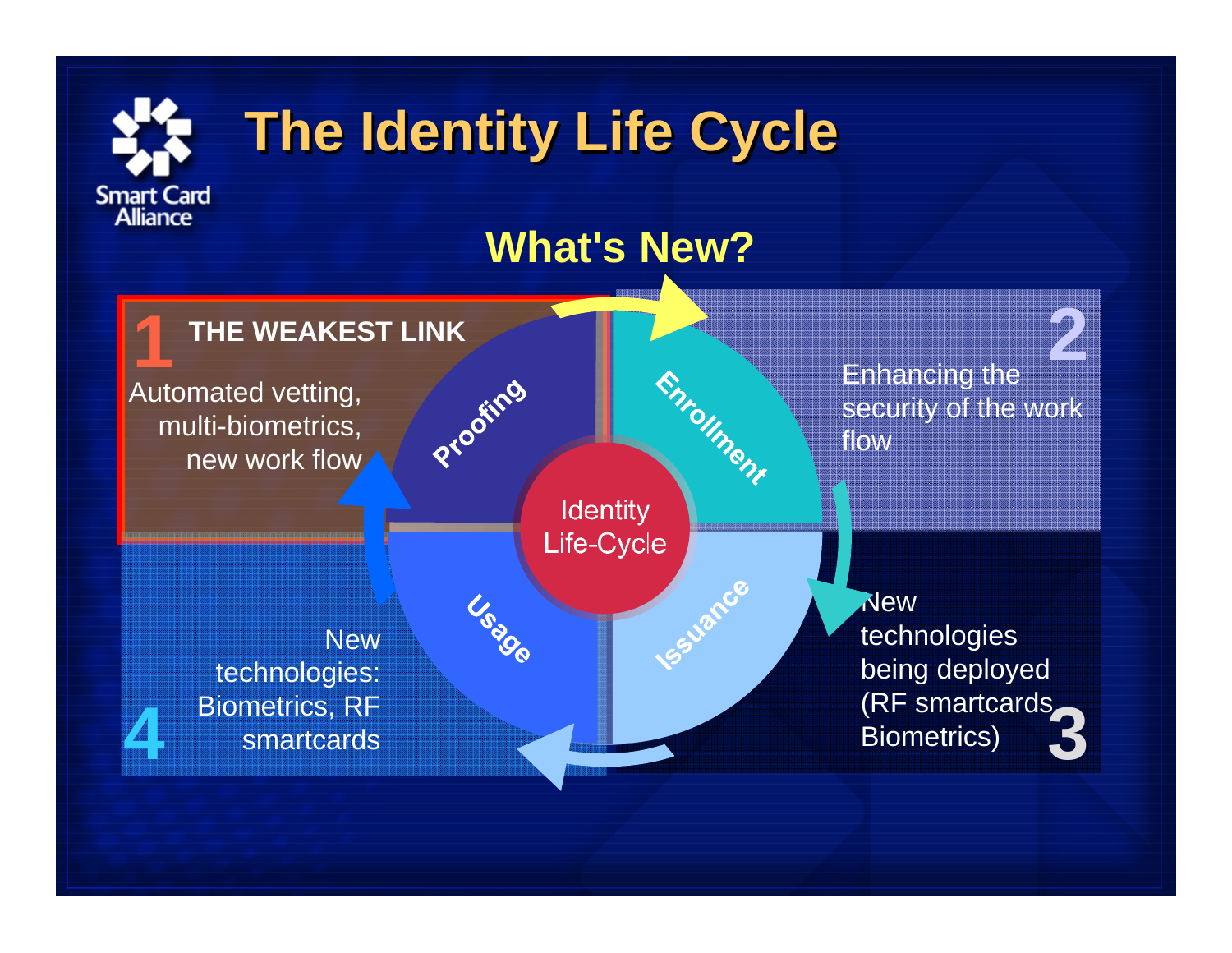

#### **How can I** safely prove **who I am ? How can I** safely prove **who I am ?**

#### **How can you be** assured **that I am How can you be** assured **that I am who I say I am ? who I say I am ?**

*Please pick up a copy of the* 

*The Top 10 Hot Identity Topics*

*white paper*